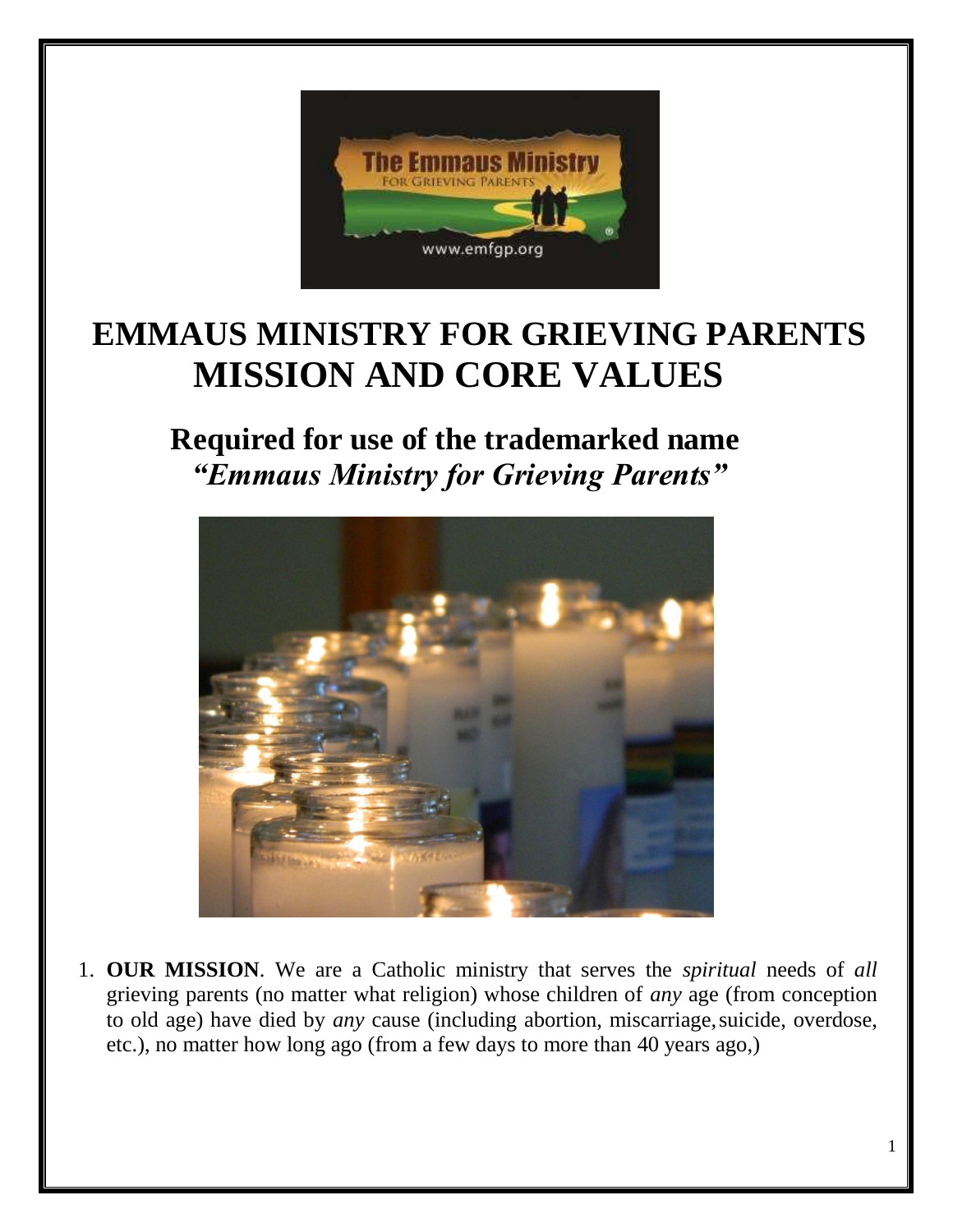## 2. **OUR ROLE.**

As Emmaus Ministry Retreat Team Members, our role is to provide parents withthe opportunity to spend dedicated time focused on their spiritual journeys after the death of their children. Primarily, we do our best to handle the logistics of preparing for the retreat andhaving it run smoothly. What actually happens at each retreat, however, is the work of the Holy Spirit, our children, and the parents, not ours.

3. **OUR METHODOLOGY.** We offer spiritual nourishment via Half-Hour, One-Hour, One-Day, and/or Weekend Spiritual Retreats. We tell parents whocome to our retreats, "*You are giving* yourselves *the gift of getting away from everyday life to focus on where God and where your children are in your livesright now."*

The Emmaus Ministry is not a support group and it does not offer therapy, workshops, or seminars. What we do offer is the opportunity to deepen yourspiritual relationship with God and with your deceased child.

We accept all grieving parents wherever they are in their spiritual journeys. We do not judge or assume. All feelings are valid. We recognize that often feelings of grieving parents can seem "irrational" or "unusual" to others.

## 4. **OUR GUIDING PRINCIPLES**.

The Emmaus Ministry for Grieving Parents is based on

a. **Catholic Catechesis**. See our *Catholic Catechesis* summary below.

#### b. **Emmaus Ministry Retreat Guidelines/Requirements**.

- i. (Strictly adhere to and provided to all parents via hard copies and verbally at the beginning of each retreat)
- i. Emmaus Ministry retreats focus on the *spirituality* of the grieving process. We do not offer counseling, therapy or grief services. Ourretreats are not seminars, workshops, or conferences. They are spiritual nourishment.
- ii. We never "go around the room" asking parents to introduce themselves or their children. Each parent is on his/her individualspiritual journey and we do not force you to share.
- iii. We encourage parents to share as much, or as little, as they wish, with no pressure at all. Many parents participate by listening only,which is perfectly acceptable.
- iv. We allow time for all who do wish to speak, avoiding anyonefrom monopolizing the conversation.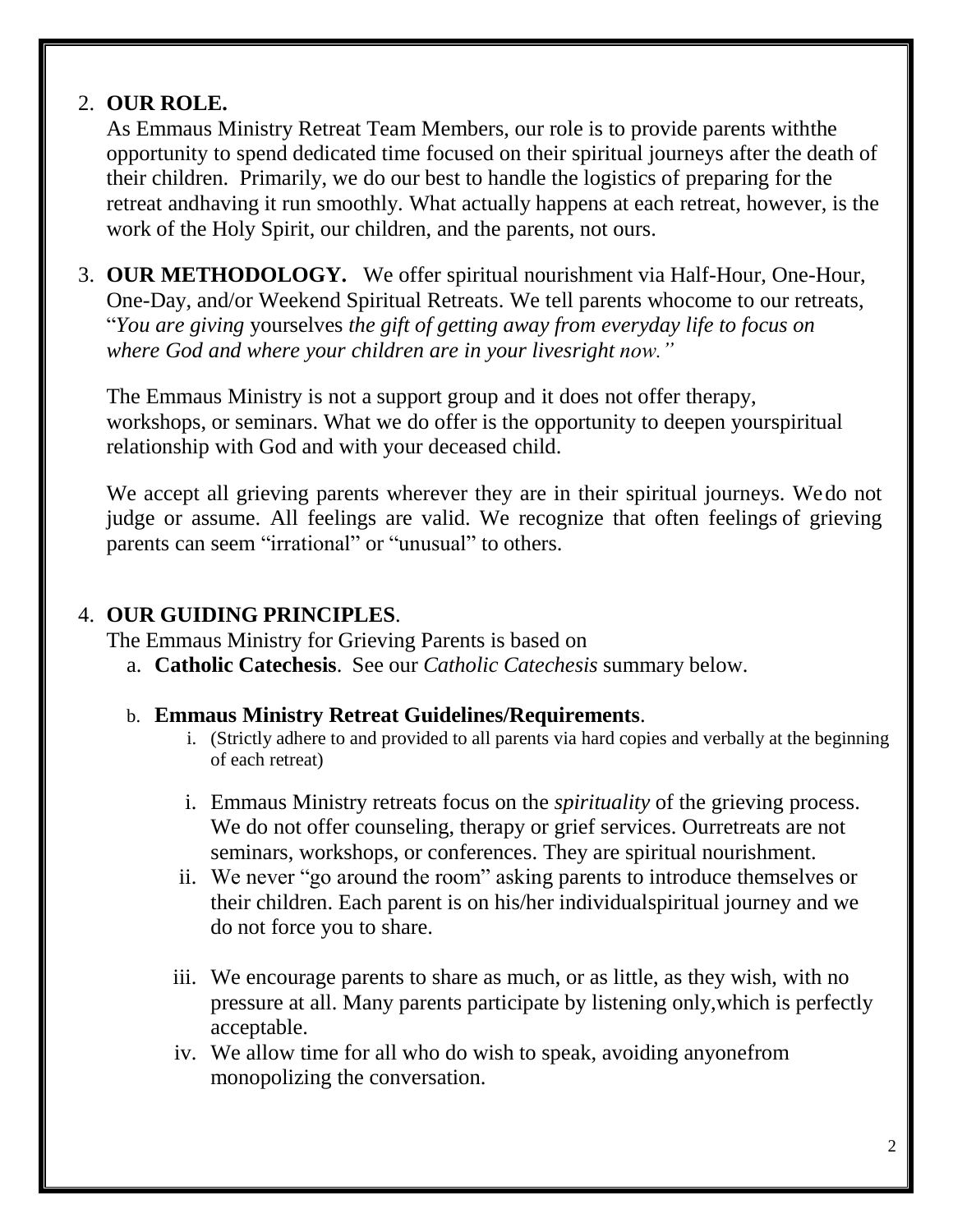- v. We do not require participation in any of our sessions. If parents choose not to participate in a particular session, preferring to walkthe grounds or spend time in the chapel, that is totally fine and wenever question why.
- vi. We respect each other by refraining from comments that could behurtful, e.g. *""I don't know why my child had to die; he wasn't adrug addict."* None of our children deserved to die. God's love shines on all of them equally, no matter what.

## 5. **OUR COSTS**

In our interest of bringing this ministry to as many grieving parents as possible, there is never a cost for the services or travel expenses of us or of any of our Emmaus Ministry Retreat Team Members. (However, we do accept *donations* to cover our travel expenses.)

Individual sites may charge a Registration Fee or accept "Free-Will Offerings" to cover the cost of food and retreat materials.

We, as coaches coming to you to help you adopt the Emmaus Ministry in your area, however, charge nothing for our services

We encourage individual sites adopting the Emmaus Ministry to adapt the various parts of the ministry to your particular situation to better serve the spiritual needs of your grieving parents.

To maintain the integrity of the ministry, however, we do expect you to (1) adopt the Mission and Core Values of this document; (2) follow the general structure/schedule of our retreats, as outlined in our *Emmaus Ministry Retreat Team Guidebook;* and (3) offer at least one retreat per year at your location.



**ON BEHALF OF ALL OF THE GRIEVING PARENTS WHO WILL RECEIVE PEACE, COMFORT, AND CONSOLATION FROM YOUR EFFORTS IN THIS MINISTRY, THANK YOU PROFUSELY!**

**PLEASE CALL 800-919-9332 IF YOU HAVE ANY QUESTIONS.**